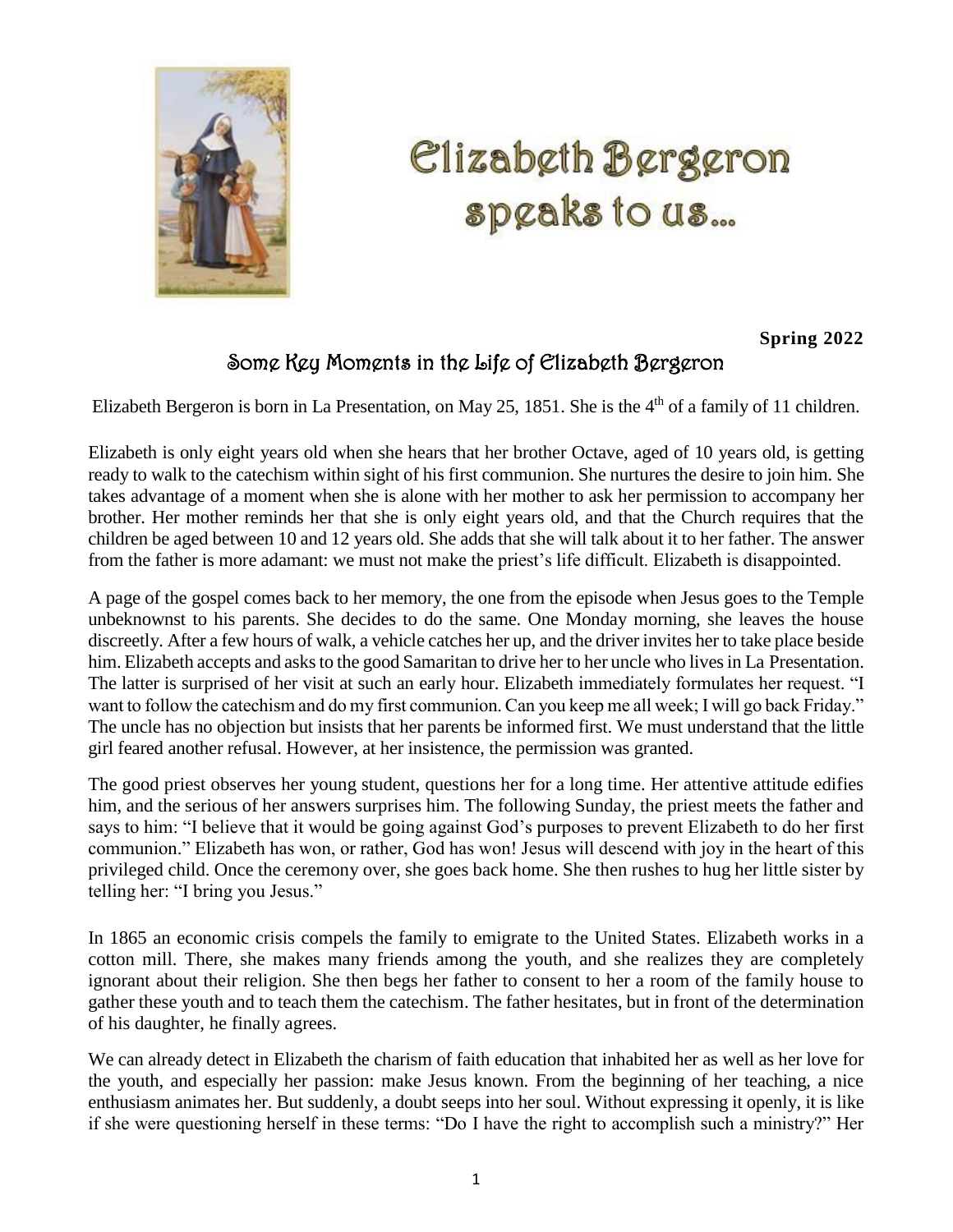meaning of the Church pushes her to consult a francophone priest. The latter, far from blaming her, congratulates her for her initiative. He even offers her to give her students an exam. Three weeks later, the good priest notices that the youth are ready to receive Jesus. He invites Elizabeth to accompany them for the big day of their first communion. Elizabeth has not only received the confirmation of her mission, but also her reward, for it was a great consolation for her to attend this beautiful liturgical ceremony where the youth that she taught and catechized were found fit to do their first communion.

One day when Elizabeth is alone at home, a beggar shows up at the door. Without hesitation, she welcomes him, and prepares him a lunch. She notices that the clothing of the poor is very dirty. An idea passes through her mind: she dares to lend the clothing of her father. While she washes the dirty clothes with the intention of giving them back to him, here comes back her mother from the village. What a surprise! Then, the poor man turns himself towards Mrs. Bergeron and says as a greeting: "You have an excellent child. Surely the Lord has His eyes on her." If only he knew how right he is. This love of the poor, Elizabeth will concretize it during all her life.

When God wants someone somewhere, He conducts this person in mysterious ways, and sometimes even tortuous ways. It was the case for the vocation of Elizabeth. Six times the latter knocked at the door of the religious communities. Six times, she was told: "No!"

—First attempt: the Sisters of Charity, *(Grey nuns)* of St. Hyacinthe

—Then at the nuns Adorers of the Precious Blood, a contemplative community: "Your place is not here. God has marked it elsewhere."

—At the Sisters of Mercy. In front of this third refusal, Elizabeth is disoriented. That is when her father loses patience: "That's enough. It's clear. Your place is among the people, Elizabeth!"

—After consultation, however, she attempts another try at the Sisters of the Presentation of Mary. The answer is short: "You do not have enough instruction."

—Elizabeth questions herself on the possibility of founding a Dominican contemplative religious community. The Dominican father who receives her is interested, but he demands from her an encounter with the bishop, Mgr. Zéphirin Moreau. The latter refuses this project altogether. There is already a contemplative community in the diocese.

Elizabeth, without being stubborn, has, however, a lot of will. On the advice of her director, who assures her that the Lord surely has special plans for her, she requests another interview with her bishop. If the welcoming is rather cold, Mgr. Moreau takes, however, the time to listen to Elizabeth. In front of such insistence from this young girl, he wonders if she is not inhabited in a privileged way by the Holy Spirit. The interview is ended by this sentence: "Continue to pray." Confident and serene, Elizabeth follows the advice of her bishop. After a few days, she is invited by Mgr. Moreau himself to come and meet him. A dialogue begins: "To what have you thought since our last conversation?" "To pray and to abandon myself to the Lord." "Elizabeth, I want to use you, not to found a contemplative community, but a community of teaching nuns. Are you ready?" Stun by this request, she wonders if she is not dreaming. This same man who rejected her request not so long ago, asks her to found a teaching community? Elizabeth does not fail to remind him. "I barely know how to read, and I do not know how to write!" Not taken aback by his visitor, the bishop responds: "The Lord has founded his Church with ignorant and see how she spreads in the whole world. The weaker the instrument, the greater is the glory that He gains. Think about it and come back to give me your answer."

After eight days of reflection, Elizabeth goes back to her bishop to give him a positive answer in these terms: "If you think that I can answer your project despite my ignorance and my inaptitudes, I am at your disposal." "I accept you," the bishop answers her. "It is the good Lord who chose you. He will give to you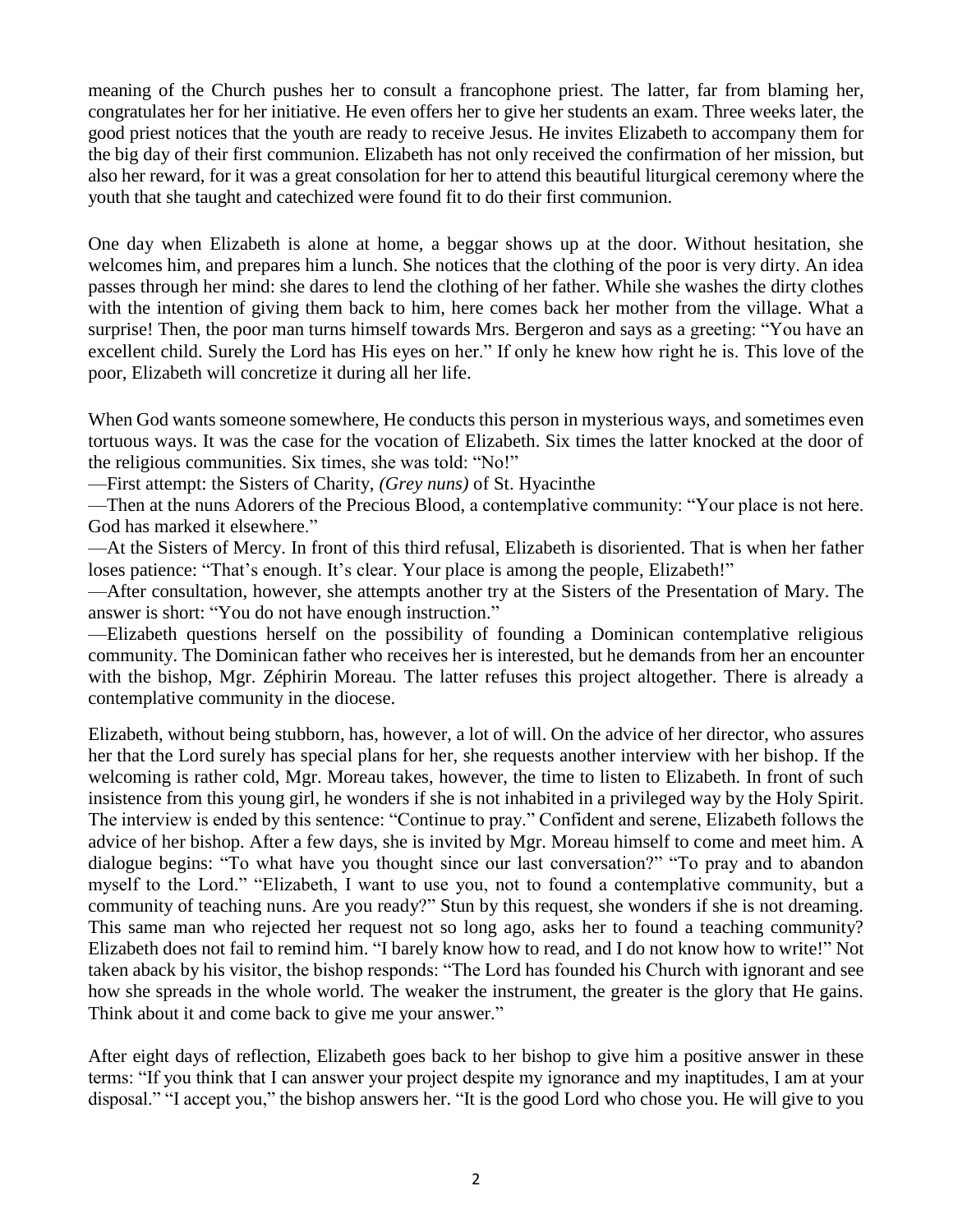from day to day what you need. You will have to suffer greatly, but do not have any fear. The good Lord will always be with you if you practise humility and if you entrust yourself to His divine Providence."

On September 12, 1877, with three companions, Malvina Blanchette, Éloïse Saint-Germain and Valérie Langevin, Elizabeth founds the community of the Sisters of St. Joseph of St. Hyacinthe to assure the instruction and education of boys and girls from the rural parishes of the Diocese of Saint-Hyacinthe. She is 26 years old. Fully conscious of her limits, she endorses the position and the task that are assigned to her with courage and an absolute trust in the One who strengthens her, according to the motto of her bishop. As in any foundation, the beginnings are hard. The sisters live in extreme poverty. The challenges, the humiliations, the critics, the jibes, even the calumnies do not fail. And this, so much from the members of the clergy than from the diocesans. Elizabeth does not nurture any bitterness; no malicious word comes out of her lips. She remains standing and confident in the One who, once more, strengthens her.

Barely two years after the foundation, namely on September 12, 1879, without warning the foundress, Mgr. Moreau designates a new superior to lead the community: Sister of the Precious Blood *(Henriette Dufresne)*. According to him, this person is more fit to respond to the demands of the school boards. Elizabeth accepts her deposition and readjusts her will to the one of the Lord in all humility. Without drama, she continues to collaborate closely with the bishops and the authority of the community. She consequently becomes Assistant General and will stay there 46 years. She fulfills her position with caution and wisdom. In the important decisions, she is always consulted. She is the true councillor. She remains attentive to the growth and the proper functioning of the Institute. She will be its soul until the end.

Discreet animator close to the sisters, she welcomes the confidences, soothes, and encourages. She sees to the health of each one, fills the maternal needs of those who are sick and constitutes herself an infirmary in times of epidemic. Serene and welcoming, Elizabeth attracts the hearts. Her confident faith in the goodness of God and her radiating charity conquer the people who approach her. Youth and old of all classes of the society come to expose their problems. All these confidences become the object of her prayers. All her life will be a listening and an answer to the calls from God, the Church and the youth. *Thérèse Chauvin, SJSH*



Elizabeth dies on April 29, 1936, at the age of 84 years and 11 months. After having spent 46 years at the Mother House, her mortal remains rest at the Mausoleum of the Catholic cemetery of St. Hyacinthe Cathedral. Since 1968, her tomb is visited by many people and favours are obtained. Her venerability has been recognized by the Church on January 12, 1996.

# Recognition to the Venerable Elizabeth Bergeron

**A new life begins for a young person in medicine:** This morning, I received some great news. A few years before, I had confided to you Laurence, my little girl. I was worried. I tell you that Mother St. Joseph protected her well. She just graduated as a doctor from Laval University.

J.-M. H…, Victoriaville, QC

**Successful operation:** S. went through a delicate surgery close to the column. She had requested that the surgeon be guided to not be paralyzed after the surgery. Good news! The operation went well with not so many sequelae. Thank you to Mother Bergeron S. S..., Sorel-Tracy, QC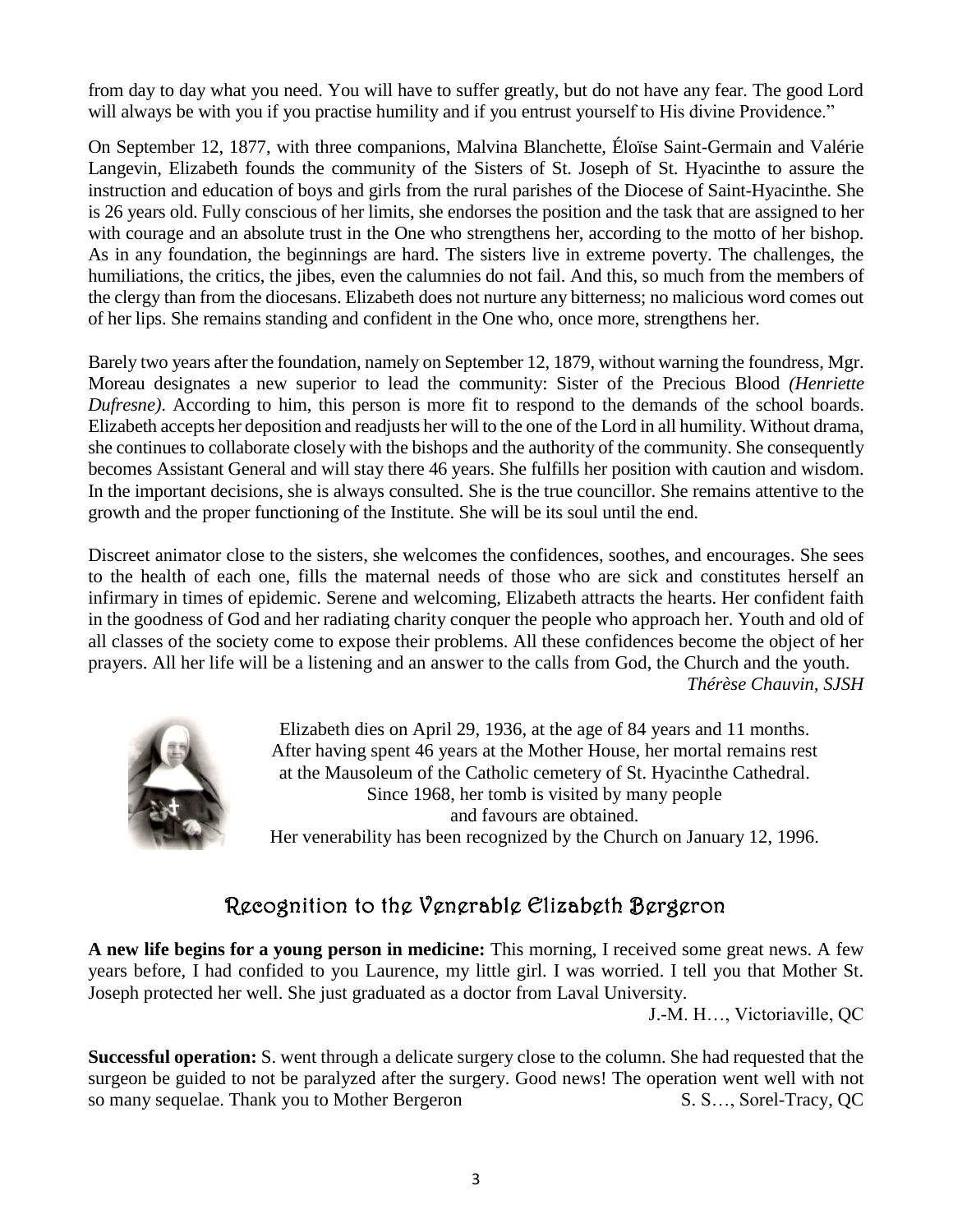**"I had confidence":** Mr. J.C. has put his trust in the Venerable Elizabeth. He was to go through a colonoscopy; he was worried. He hoped that all would go well and that nothing suspicious would be found. He thanks the Venerable Elizabeth Bergeron because all went well. He had no unpleasant surprises. He asked to thank all the people who joined his request by their prayers. J. C..., Granby, QC

**Granted health:** I thank you, Elizabeth, to have, once again, listened and answered my requests. After 20 months of absence in Florida, she gave us health to be able to enjoy this chance and this opportunity that we have to be able to go for the winter. I ask her to protect us on the road and to give us the health in order to be able to enjoy our stay fully. I implore her to also keep an eye on all our kin and especially on D. so that she does much better following her last hospitalization. I believe in you, Mother St. Joseph, and I thank you wholeheartedly to listen to me, you are my Guardian Angel. L. R…, Saint-Jérôme, QC

**Successful operations:** I have several examples that my prayers work. My last example is a neighbour who got two surgeries in the same leg, and he thought he could no longer walk. No later than yesterday, I saw him walking without limping! I took advantage of it to thank Sister Bergeron. L. A…, Laval, QC

**No unpleasant surprise:** During a recent check for my wife Cynthia, an unexpected mass was observed, probably from a cancerous origin. After other tests at the hospital, it was determined that Cynthia was in good health. There is no longer any indication of health problems. D. M…, Vermont, USA

**"I had confidence":** Mr. J.C. has put his trust in the Venerable Elizabeth. He was to go through a colonoscopy; he was worried. He hoped that all would go well and that nothing suspicious would be found. He thanks the Venerable Elizabeth Bergeron because all went well. He had no unpleasant surprises. He asked to thank all the people who joined his request by their prayers. J. C…, Granby, QC

**Rapid tests found for COVID-19:** We want to thank Mother Elizabeth to have helped us in finding rapid tests to detect COVID-19. We could not find tests in any drugstores. All of a sudden, we had a flash, SHOPPERS DRUG MART. There were still five boxes of tests at this location. This depends on MOTHER ST. JOSEPH. We did our tests and we were positive. It was difficult to foresee, because, except the cold, we had no symptoms. THANK YOU, dear Mother Elizabeth.

J. H. and L. C…, Beloeil, QC

**Improved health:** Throughout the month, my mother C. M. experienced difficulties to wake up and climb the stairs. She was very preoccupied by the possibility of a hip fracture that could conduct to a major surgery to replace the hip. Fortunately, the problem was related to arthritis, and not a hip fracture. My mother is now feeling much better and her health improved. Her doctors are surprised by her quick recovery.

D. M…, Vermont, USA

**Happy in my new job:** I am always in recognition and gratitude towards you, "the Sisters," and, of course, the Venerable Elizabeth Bergeron. I would like to thank you again for your prayers so appreciated. Each day, I thank God for having the chance to be in contact with you. The answers that I have received are always encouraging and full of hope during these difficult moments. I am now happy in my new job with a nice and respectful team! M. B..., St. Hyacinthe, QC

**The treatment works well… a new life begins…:** Our prayers are well answered for my grandson. Thank you, Mother Elizabeth! He is very well. He found a job in Sherbrooke; this will help him pay his studies, his dwelling and to meet all his needs. His treatment, for cystic fibrosis, goes well, he is very compatible. Thanks to you and your community for all your goodwill. F.N..., Val-David, QC